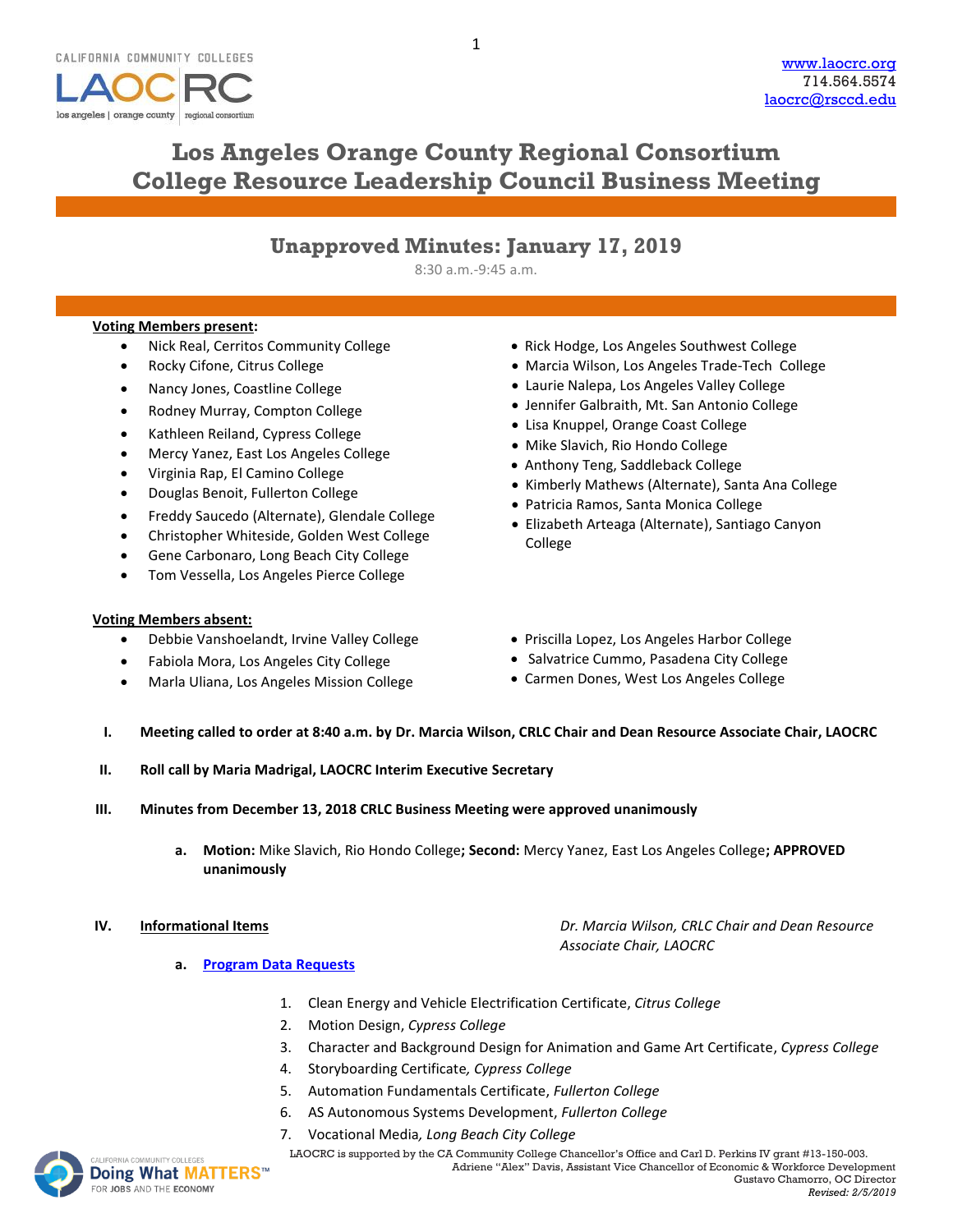

- 8. Associate Preschool Teacher, *Orange Coast College*
- 9. Meeting and Event Management-AS, *Orange Coast College*
- 10. Social Media Strategist-CoA, *Orange Coast College*
- 11. Animation & Motion Arts, *Pasadena City College*
- 12. Interactive Art & Design, *Pasadena City College*
- 13. Website Design & Development, *Pasadena City College*

#### **b. Substantial Changes**

- **i. [Networking Certificate](https://www.regionalcte.org/browse/Z2MQK)**, *Santa Monica College*
- **ii. [Graphic Design,](https://www.regionalcte.org/browse/4xGwZ)** *Pasadena City College*

**V. Action Items** *Dr. Marcia Wilson, CRLC Chair and Dean Resource Associate Chair, LAOCRC*

- **a. [Program Recommendation](https://www.regionalcte.org/browse?region=4&status=4&search=&submit=) ; Motion:** Jennifer Galbraith, Mt. San Antonio College**; Second:** Mercy Yanez, East Los Angeles College**; APPROVED unanimously**
	- 1. **[Diesel Engine Service, Diagnosis and Repair Technician](https://www.regionalcte.org/browse/3Lpe3)**, *Citrus College*
	- 2. **[Medium and Heavy-Duty Truck Master Technician](https://www.regionalcte.org/browse/Zy2o4)**, *Citrus College*
	- 3. **[Children's Book Illustration Certificate](https://www.regionalcte.org/browse/Ko2m3)**, *Fullerton College*
	- 4. **[Storyboarding Certificate](https://www.regionalcte.org/browse/4P6NK)**, *Fullerton College*
	- 5. **[Aircraft Dispatcher Certificate of Achievement](https://www.regionalcte.org/browse/4Ee14)**, *Orange Coast College*
	- 6. **[Design/Media Arts Foundation](https://www.regionalcte.org/browse/Zrxp3)**, *Pasadena City College*
	- 7. **[Game Design & Development](https://www.regionalcte.org/browse/KlWE3)**, *Pasadena City College*
	- 8. **[Interactive Art & Design](https://www.regionalcte.org/browse/Zdz03)**, *Pasadena City College*
	- 9. **[Animation &](https://www.regionalcte.org/browse/KV7rZ) Motion Arts**, *Pasadena City College*
	- 10. **[Web Design & Development-CoA\\_AS](https://www.regionalcte.org/browse/Z6VMZ)**, *Pasadena City College*
	- 11. **[Essentials of Robotics](https://www.regionalcte.org/browse/3LNPZ)**, *West Los Angeles College*

#### **VI. Update, Discussion, and/or Action Items**

#### **a. Substantial Change Notification Protocols**

- **i.** Dr. Gustavo Chamorro had a conversation with Jackie Escajeda from the Chancellor's Office to discussed substantial changes. There was a team of five people who were streamlining the process. Now, substantial and non-substantial changes have been merged and called "Modify Programs"
	- 1. The Chancellor's Office does not require approval or recommendation from the consortium. During a previous meeting it was agreed to include "Substantial Changes" as informational items since we were under the impression that the Chancellor's Office required the items to be listed on the agenda and the region wanted to see the applications to view the changes.
	- 2. Dr. Chamorro and Dr. Wilson asked the region the following questions:
		- a. Is there something that you all want to see?
		- b. Should WE ADD THE "Modified Programs" on the agenda? If so, what type of modification?
	- 3. *Concerns and Comments*
		- a. Dr. Nancy Jones mentions that she likes the idea of seeing them because it will allows them to collaborate on projects.
		- b. Dr. Patricia Ramos would like to see the memo. Dr. Chamorro mentioned that LAOCRC will re-send the memo to the region. In addition, Jackie Escajeda is leaving the Chancellor's office to become a Dean and Dr. Chamorro will be sharing the contact information of the person that will be replacing her.
		- c. Dr. Wilson asked the region how much they want to see or what they would like to know about the modified programs (TOPs, similar programs, etc.).



MACOMMUNITY COLLEGES **LAOCRC** is supported by the CA Community College Chancellor's Office and Carl D. Perkins IV grant #13-150-003. Adriene "Alex" Davis, Assistant Vice Chancellor of Economic & Workforce Development Gustavo Chamorro, OC Director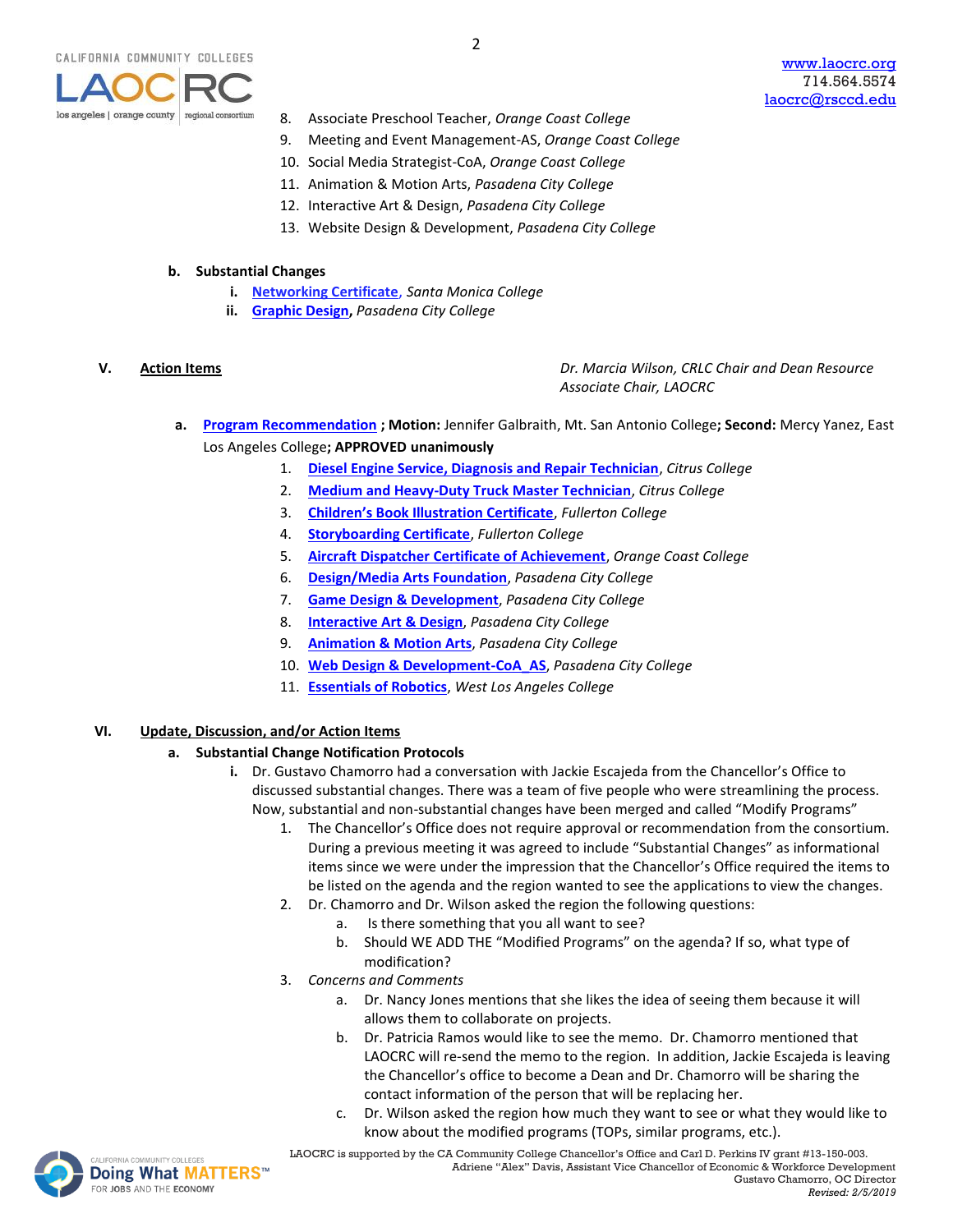

- d. Ms. Jan Swinton recommended that we upload them to the LAOCRC website instead of the agenda.
- e. Dr. Wilson mentioned that there can be an item on the agenda for "Program Modifications" where the modified programs will be listed.
	- i. Maria Madrigal to see it the Regional CTE website can add a "Program Modification" option in order to have the region submit their modified programs. This will allow the region to see the programs. In case anyone has questions of any modified program it can be discussed during the business meeting.
- f. Dr. Wilson clarified once more that substantial and non-substantial changes are now formally "Modify Programs." LAOCRC process will be to submit the modified programs through the Regional CTE website and choose "Program Modification" before submitting.
- g. If there are any local programs that need to be submitted to the Chancellor's Office please submit the program application via the Regional CTE website as a "New Program."
- h. Dr. Davis asked if the PCAH was changing with the new language; Dr. Chamorro to look into it.

### **b. Round 2 Participation Agreements and Contracts/Agreements**

- **i.** Due to multiple questions Dr. Wilson received from the region regarding "Round 2" funding she shared the following:
	- 1. Round 2 is composed of two years, 17/18 and 18/19, which refers to the year the allocation are being released. Many people did not notice that when Sarah Santoyo sent the email with the "Round 2" participation agreements it included both participation agreements for 17/18 and 18/19. Only one cover sheet was used, but there are two participation agreements in the email that need to be approved if anyone in the region is being funded for both years.
	- 2. Mr. Mike Slavich mentioned that the confusion was in receiving one cover letter with two budgets. Depending on the regions college procedures they might need a separate cover letter for the 2<sup>nd</sup> year.
- **ii.** Dr. Patricia Ramos asked if the region had to do another participation agreement.
	- 1. A: No. Colleges might need another cover letter.
- **iii.** Mr. Nick Real recommended to have Rancho send a cover letter for Round 2 year 2 to everyone instead of Rancho receiving multiple emails form the region asking for the same document.
- **iv.** Dr. Davis reminded the region that the Districts have a master agreement that has been approved and these can be used to attach as cover sheets to their participation agreements. The participation agreements are like a scope of work, but if a face sheet is need please let Sarah know and she will send it to you.
- **v.** Dr. Patricia Ramos shared that for Round 2-year 1 (17/18) there was \$50,000 allocated to each LA college, but there was a duplication error for Round 2-year 2 (18/19) and now all the LA colleges received an addition \$50,000 for local marketing.
- **vi.** Dr. Rocky Cifone recommends for an agreement in the region to use the funding years instead of rounds, which is the same language the Chancellor's Office is using.
- **vii.** Dr. Ramos mentions that the LAOCRC website as a timeline and it refers to them as rounds. Dr. Chamorro responds that the calendar needs to be updated, but agrees that it is easier going by fiscal year.
- **viii.** Dr. Wilson recommends to go by year instead of fiscal year because it is a 30 month period.
- **ix.** Dr. Cifone shared that things need to be standardize in order to make it easier for everyone to [manag](http://www.doingwhatmatters.cccco.edu/)e the funds.

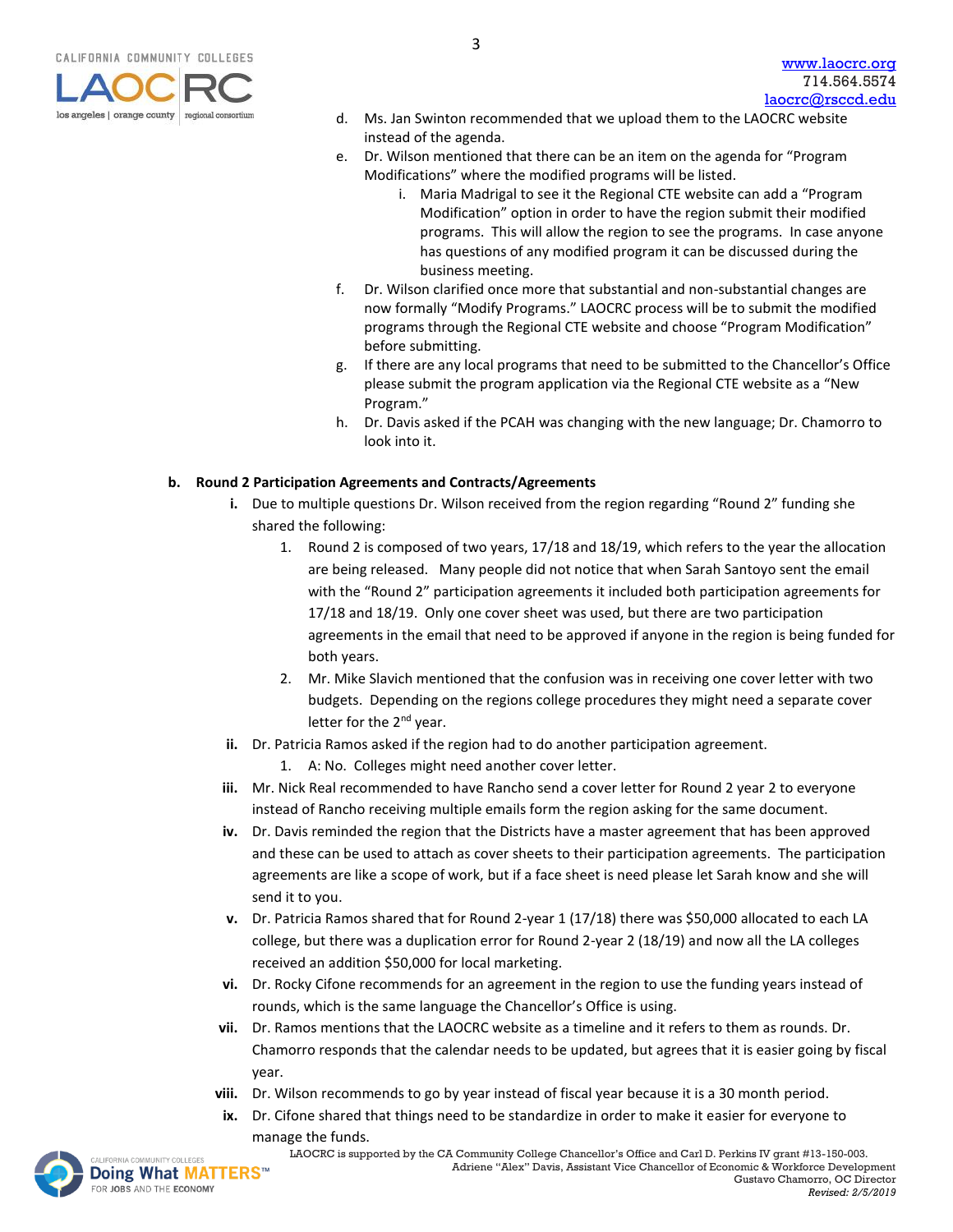- **x.** Dr. Rick Hodge mentioned that during the last CCCAOE conference the state monitor said to spend your money, but we know that there is money that was not spent from SWP 16/17 funds; do we have an idea how much was left and how is the chancellor's office responding?
	- 1. Dr. Adriene Davis responded that 16/17 should be ready today, we are reviewing the LA/OC region's expenditures that were submitted. We are pending to hear back from the Chancellor's Office in regards to next steps.
- **xi.** Ms. Dejah Swingle asked about the first in first out language and how that works with 16/17 funds that were not spent. Dr. Adriene Davis responded that it is still fluid language, but she will follow-up and send clarifications next week.
- **xii.** Ms. Kathleen Reiland had a concerned about having a project encumbered and if this was something they can submit/show. Dr. Adriene Davis responded, "Yes;" those encumbrances are included on the burn rate as long as they were encumbered by December 31st.
	- 1. Does this also apply to local?
		- **a.** Yes.
- **xiii.** Mr. Mike Slavich asked if anyone received anything regarding local funds and no one has received anything.

### **c. Executive Director Update**

- **i.** Dr. Davis shared a brief update regarding the LA Director hiring process.
	- 1. The hiring committee met to go over the LA Director's candidates; HR office will be contacting the individuals for interviews. After the interviews there will be a forum; you will receive a doodle for the forum from the LAOCRC office.
- **ii.** During the Governance Council meeting we will be honoring the retiring presidents and chancellor's
	- 1. Dr. Raul Rodriguez, Rancho Santiago Community College District
	- 2. Dr. Rajen Vurdien, Pasadena City College
	- 3. Theresa Dreyfuss, Rio Hondo College
		- a. The 19/20 projects will be presented to the district leaders during the Governance Council Quarterly meeting.
		- b. Those who have registered for the LAOCRC Governance Council Annual Retreat will receive an email today of the engagement.
			- i. Check your spam; if not send us an email. Van Ton-Quinlivan is presenting at the retreat and she will be given an appreciation recognition for all she has contributed in the state.

**VII. Updates** *Dr. Marcia Wilson, CRLC Chair and Dean Resource Associate Chair, LAOCRC*

- **a.** Districts
	- **i.** Cerritos
		- 1. Mr. Nick Real welcomed and introduced Katherine Mishler, Advanced Transportation & Logistics DSN, and Judy Fox, Business and Entrepreneurship DSN, hosted at Cerritos College.
	- **ii.** Citrus
	- **iii.** Coastline
	- **iv.** Compton
	- **v.** Cypress
	- **vi.** East Los Angeles
- MACOMMUNITY COLLEGES **LAOCRC** is supported by the CA Community College Chancellor's Office and Carl D. Perkins IV grant #13-150-003. 1. Ms. Kendra Madrid welcomed and introduced Ozzie Lopez, Health DSN hosted at ELAC.

**Doing What MATTERS™** FOR JOBS AND THE ECONOMY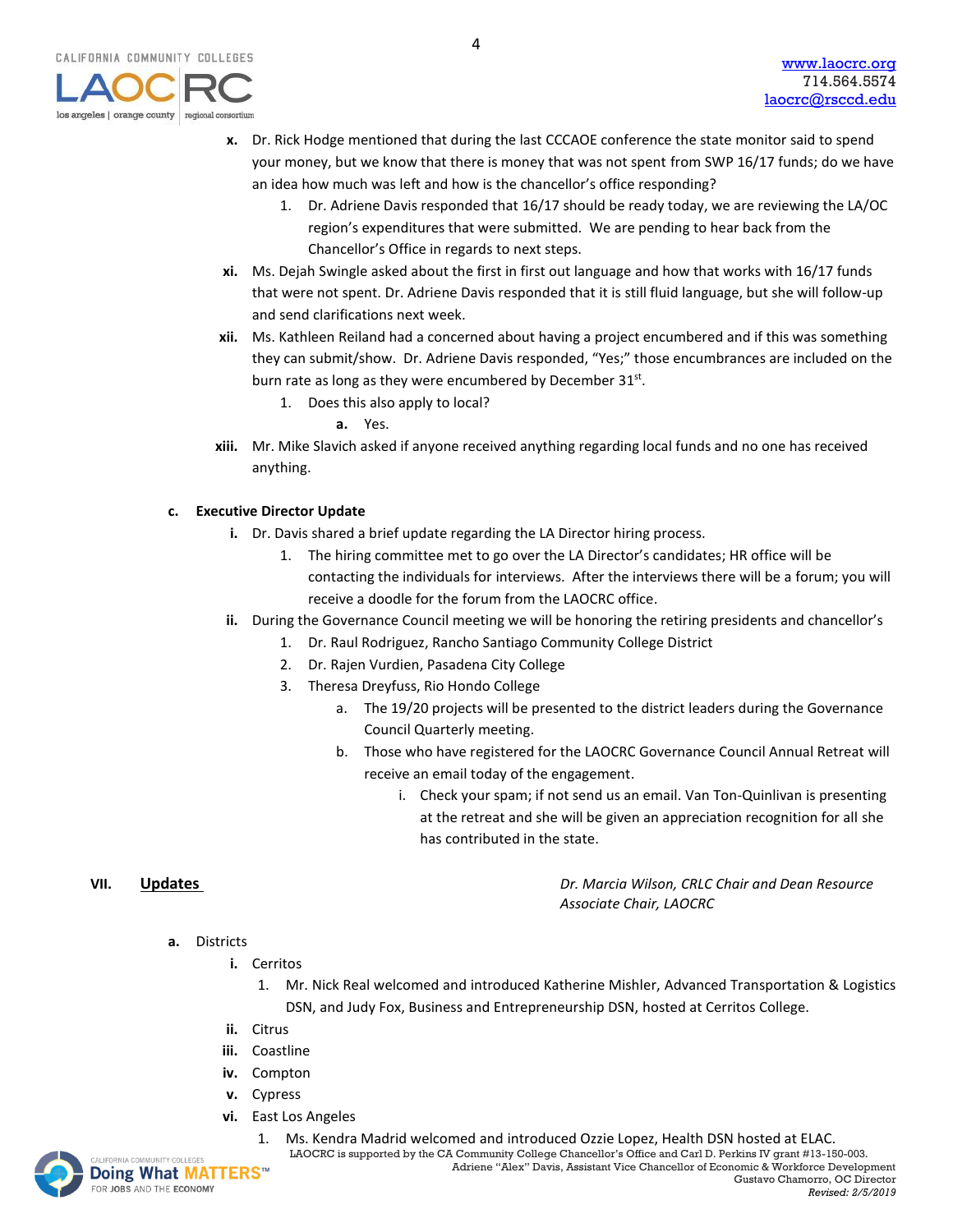- 2. They are hosting the second training for Cloud Computing
- 3. They will be hosting the Mayor Cyber competition
- **vii.** El Camino

nal consortium

- **viii.** Fullerton
- **ix.** Glendale

1. They are on the board of trustees of Glendale Unified District and they are meeting with counterparts to make sure they are in the same page with K-12 SWP project planning; ensuring there is alignment

- **x.** Golden West
	- 1. Ms. Dorsie Brooks welcomed and introduced Jaime Gonzalez, OC DSN for Advance Transportation and Logistics, which is hosted at GWC.
- **xi.** Irvine Valley
- **xii.** Long Beach
- **xiii.** Los Angeles City
- **xiv.** Los Angeles Harbor
- **xv.** Los Angeles Mission
- **xvi.** Los Angeles Pierce
- **xvii.** Los Angeles Southwest
	- 1. Dr. Rick Hodge shared that on March  $1<sup>st</sup>$ , 2019 they are hosting the Game to Career evet in Downtown LA; expecting 300-400 people (students, faculty, and community). This will be Part 1 and Part 2 will be in May 2019.
- **xviii.** Los Angeles Trade-Technical
- **xix.** Los Angeles Valley
- **xx.** Mt. SAC
- **xxi.** Orange Coast
- **xxii.** Pasadena City
	- 1. Julie Kiotas is the new Dean of Business, Engineering & Technology at Pasadena.
- **xxiii.** Rio Hondo
	- 1. Mr. Mike Slavich introduced and welcomed Barbara Hernandez, new Director of Strong Workforce at Rio Hondo College.
	- 2. CTE faculty implementing more dual enrollment classes for recruitment spring.
	- 3. Update on NetLabs: Finalizing an MOU with Coast CCD make sure they have enough bandwidth with the system.
	- 4. Held noncredit directors meeting for improving data collection
	- 5. Congratulations to Mr. Mike Slavich for their alternative fuel program- from Dr. Rocky Cifone.
- **xxiv.** Saddleback
	- 1. New president Dr. Elliot Stern; he came from Washington State.
- **xxv.** Santa Ana
	- 1. Ms. Kimberly Mathews asked who is representing the Chancellor's Office now that Robin Harrington retired. John Jaramillo responded that they will be sharing the information of the new contact person.
		- a. Perkins funding keeps going down, would like to obtain ideas, or tips of best practices for data collection.
			- i. Dr. Marcia Wilson mentioned to include this item on the agenda to discuss further
		- b. Ms. Virginia Rap shared that she has been communicating with Robin and they are rescheduling the training for Perkins



LAOCRCis supported by the CA Community College Chancellor's Office and Carl D. Perkins IV grant #13-150-003. Adriene "Alex" Davis, Assistant Vice Chancellor of Economic & Workforce Development Gustavo Chamorro, OC Director